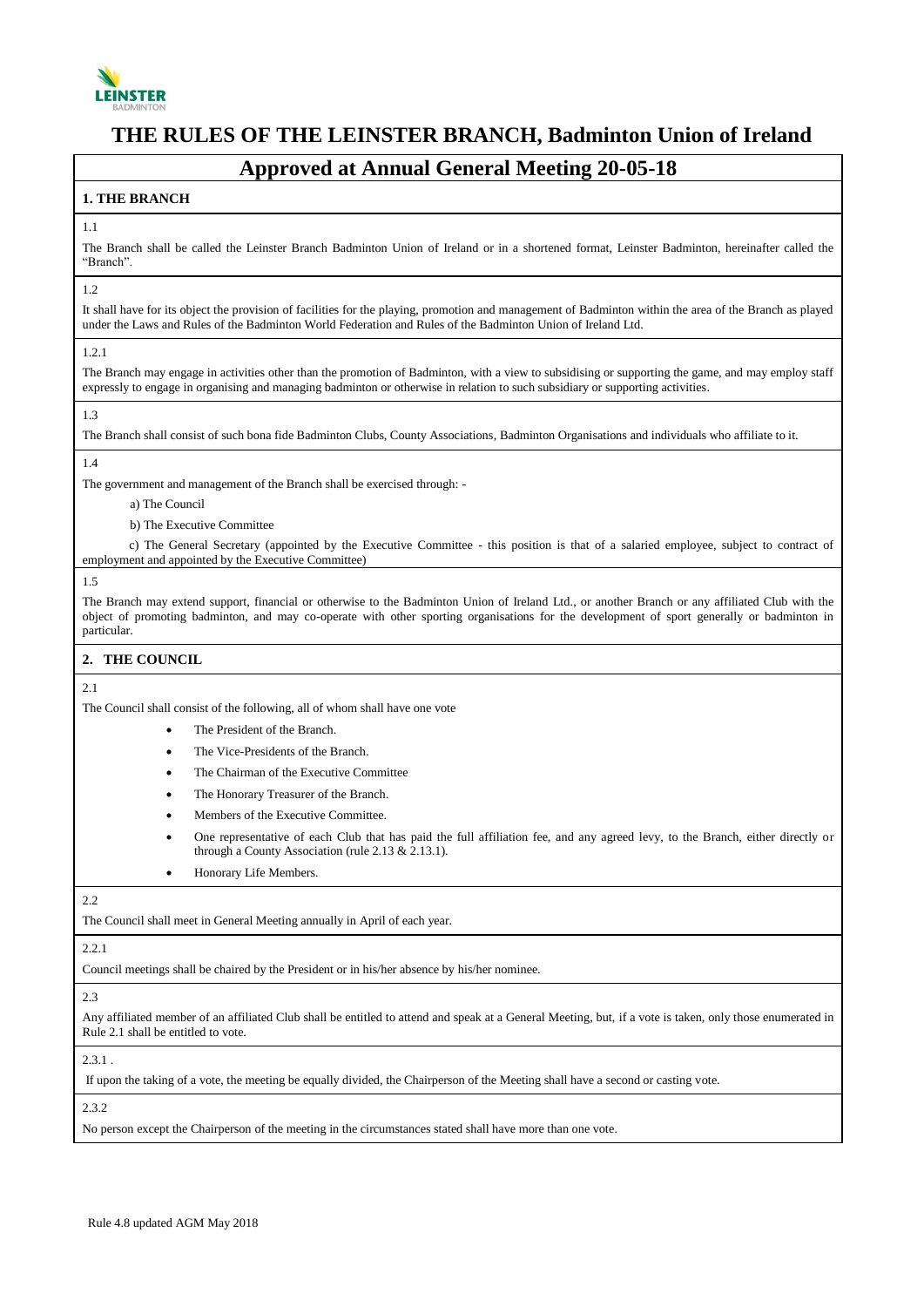

| The following business shall be dealt with at the Annual General Meeting of Council: -                                                        |
|-----------------------------------------------------------------------------------------------------------------------------------------------|
| (a) Minutes of the previous meeting of the Council.                                                                                           |
| (b) The President's Report (see Rule 2.6, 2.8).                                                                                               |
| (c) Consideration of the President's Report.                                                                                                  |
| (d) Report from the Chairperson of the Executive Committee (see Rules 2.7, 2.8).                                                              |
| (e) Consideration of the Chairperson's Report.                                                                                                |
| (f) Honorary Treasurers Report, including presentation of audited accounts for the previous year.                                             |
| (g) Adoption of Honorary Treasurers Report.                                                                                                   |
| (h) Election of a President to serve for two consecutive years.                                                                               |
| (i) Election of two Vice-Presidents to serve for two consecutive years. Vice Presidents may only serve a maximum of four consecutive years.   |
| (j) Election of a Chairperson of the Executive Committee to serve for two consecutive years.                                                  |
| k) Election of four members of the Executive Committee to serve for two consecutive years. Executive members may only serve a maximum of four |
| consecutive years. However they become eligible for election again twelve months after retiring.                                              |
| (I) Election of Honorary Treasurer to serve for two consecutive years. May only serve a maximum of four consecutive years.                    |
| (m) Appointment of an auditor to serve for two years.                                                                                         |
| (n) Any other business.                                                                                                                       |

In addition to the specific business mentioned in Rule 2.4 General Meeting shall have power to deal with such business as may come before it including changes in the Rules (subject to Rules 7.1, 7. 1.1 and 7.1.2) and the appointment of an individual or a sub-committee for a specific undertaking, provided that such appointment is not normally made by the Executive Committee.

## 2.5.1

An individual or a sub Committee appointed by the Council, shall report to Council at a time prescribed by Council. Such reports shall be submitted to the Executive Committee for inclusion in the notice of the next General Meeting.

#### 2.6

The President shall, on behalf of the Branch, submit a report to the Annual General Meeting. This report will be circulated in advance with the notice calling the meeting.

2.7

The Chairperson of the Executive Committee shall submit a report on behalf of the Executive Committee to the Annual General Meeting of the Council. This report will be circulated in advance with the notice calling the meeting. In his/her report, the Chairperson shall deal for the most part with the Branch's successes and failures in achieving its object as set out in Rule 1.2. It will be appropriate, however, for him/her to set out the Branch's short-term and long-term targets as agreed by the Executive and to deal with such other subjects as the Executive thinks fit.

2.8

The President's report, Chairperson's report and the Honorary Treasurers report and any other formal report shall be put on record with the Minutes of the General Meeting at which they were presented.

#### 2.9

A Special General Meeting may be held at any time at the request of the Council or the Executive Committee or upon a requisition signed by at least 15% of Council Members.

2.9.1

Only such matters as appear on the Agenda shall be determined at a Special General Meeting.

## 2.10

The President and Vice Presidents shall each hold office from 1<sup>st</sup> September following their election until the 31<sup>st</sup> August of the year in which they retire.

2.11

The Chairperson and Honorary Treasurer shall hold office from the termination of the General Meeting at which he/she was elected until the termination of the corresponding meeting two years later.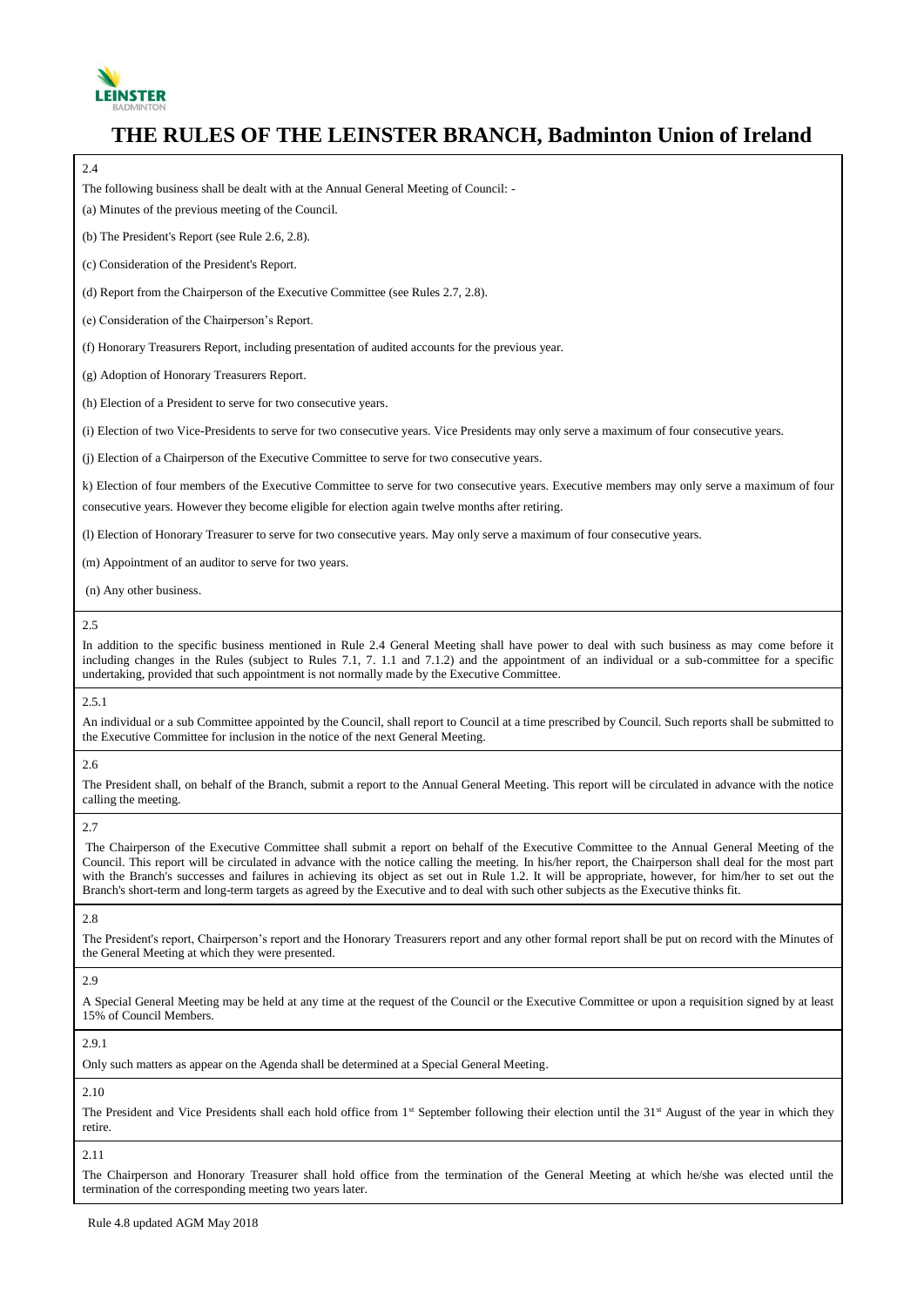

#### $2.12$

Each member of the Executive Committee shall hold office from the conclusion of the General Meeting at which he/she was elected until the conclusion of the corresponding meeting two years later.

#### 2.13

The person who has been advised to the Branch, as the Secretary of the club, who must be a fully affiliated member of that club, shall be presumed to be the Club voting Representative unless the Branch is otherwise informed. (See Rule 2.13.1).

#### 2.13.1

A substitute for a voting representative of a Club may act in the absence of the representative provided such substitute is a fully affiliated member of the same Club and is authorised in writing to deputise for the representative. Such authorisation must be received before the start of the meeting.

#### 2.14

At all General Meetings 10% of those entitled to vote, shall form a quorum.

#### 2.14.1

If there be no quorum present within thirty minutes of the time appointed for the holding of the Meeting then only the business on the Agenda, with the exception of "any other business", may be disposed of by those present.

#### 2.15

Ten days notice, at least, specifying the date, the hour and the place of a General Meeting or of a Special General Meeting shall be given by the General Secretary of the Branch to all those entitled to vote as specified in Rule 2.1.

#### 2.15.1

Notice shall be given in writing and sent by ordinary letter post or email.

#### 2.15.2

An advisory note of the intended date of the AGM shall be sent to all those entitled to vote not less than 60 days prior to the AGM for the purpose of enabling nominations for the role of Officer or ordinary membership of the Executive.

## 2.15.3

The non-receipt of notice by any person entitled thereto shall not invalidate the proceedings of the General Meeting.

## **3. THE EXECUTIVE COMMITTEE**

## 3.1

The Executive Committee shall consist of: -

- a. The President of the Branch
- b. Chairperson of the Executive Committee
- b. The Honorary Treasurer of the Branch
- c. Eight members elected by the Council see also Rule 3.7

No other persons may vote at Executive Committee Meetings.

#### 3.2

The Executive Committee has a duty to expand the game by all fair and desirable means and to provide more and better badminton for more people.

## 3.2.1

In support of the Badminton Union of Ireland Ltd. it shall endeavour to secure and maintain for Irish badminton a place in the forefront of the international scene.

## 322

This collective duty of the Executive Committee shall extend to its individual members.

## 3.3

The Executive Committee carries the prime responsibility for the efficient administration and control of the Branch.

#### 3.3.1

It shall make, or cause to be made, all arrangements necessary for or incidental to the proper organisation and development of badminton within the area of the Branch and shall supervise the collection of the income of the Branch and sanction such expenditure as it thinks fit.

3.3.2

The Executive shall ensure adherence to Child Protection legislation in all of its activities.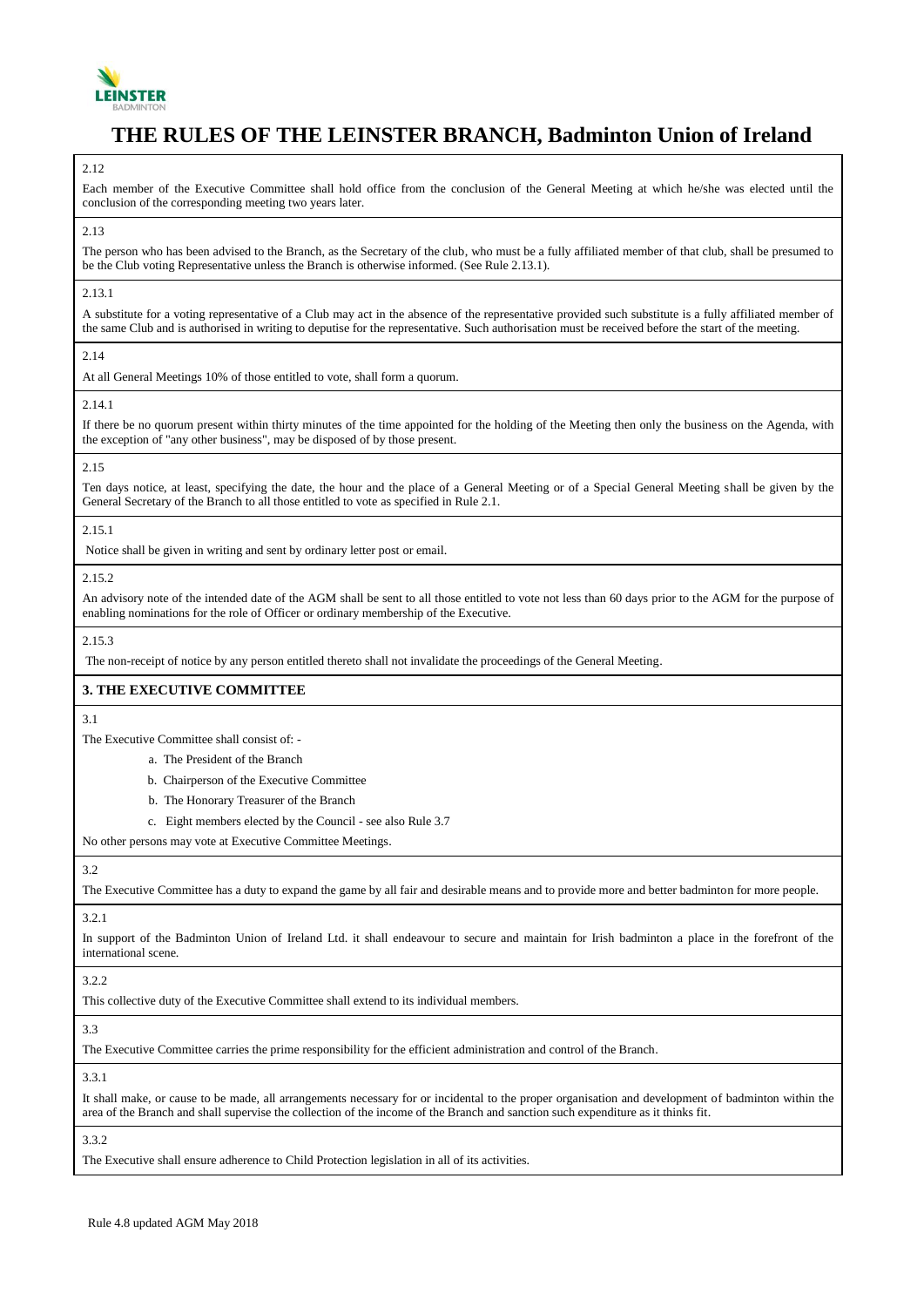

#### 3.4

The Chairperson of the Executive Committee will have the responsibility to lead the Executive:

(a) In devising ways and means of promoting Badminton in all its aspects throughout the Branch and in particular in assisting the Badminton Union of Ireland Ltd. in implementing its policy.

- (b) In setting short-term and long-term targets, again having regard to the Badminton Union of Ireland's policy.
- (c) In achieving the aims set out in these targets.
- (d) In developing the administration of the game in the Branch at all levels.

### 3.4.1

At all meetings of the Executive Committee five shall form a quorum.

#### 3.4.2

If upon the taking of a vote at an Executive Committee Meeting, the meeting is equally divided, the Chairperson of the meeting shall have a second or casting vote.

#### 3.5

To be eligible to be considered as a candidate for election as President, Vice-President, Chairperson, Honorary Treasurer or a member of the Executive Committee, a person: -

(a) Shall be a fully affiliated member of a club fully affiliated to the Branch.

(b) Shall be proposed and seconded by two persons who are fully affiliated members of a Club or Clubs fully affiliated to the Branch, both of whom shall sign a proposal form, which must be received by the General Secretary at least 21 days prior to the scheduled date of the General Meeting.

(c) Shall sign a declaration on the proposal form that he/she is prepared to act if elected and is aware of his/her responsibilities under Rule 3.2, 3.2.1, and 3.2.2.

**(**d) Honorary life members of the Branch shall be eligible for these offices and shall be entitled to propose or second a candidate**.**

## 3.5.1

A retiring officer or member of the Executive Committee may be re-elected in accordance with Rule 3.5. & 2.4 (j).

3.6

The names of retiring officers and members of the Executive Committee offering themselves for re-election together with the names of any persons who are nominated for election under Rule 3.5 shall be included in the notice of the General Meeting.

#### 3.7

The Executive Committee may co-opt to fill a vacancy on the Committee and the member so co-opted will act during the unexpired period of his/her predecessor's term. The person co-opted must be fully affiliated as per rule {3.5 (a)}.

3.8

A person, other than a salaried employee of the Branch, who has a financial interest in the operation of the Branch to an amount in excess of that sanctioned by Council, currently €1000, shall not be eligible to serve on the Executive Committee or any Branch Committee which could take a decision on any matter which could be to his/her financial advantage. The Executive shall review the amount bi-annually and shall submit to Council any proposal for an increase.

#### 3.8.1

Any member of the Executive or any member of a sub-committee, who, during a financial year of the Branch, has benefited to an extent greater than that allowed under Rule 3. 8 must resign their position on any such committee. This requirement to resign will also apply to any committee member who is deemed by the Executive likely to benefit in excess of the allowed amount.

#### 3.9

The Executive Committee may award Honorary Life Membership to persons who have given exceptional service to Leinster Badminton over a protracted period. Honorary Life Members may attend and vote at General Meetings.

3.10

The Executive Committee may delegate authority and responsibility for various activities to individuals and sub- committees and may draw up and/or approve byelaws for regulating such activities.

3.10.1

If a vacancy occurs on any sub-committee, the remaining members shall have power to co-opt a new member to fill the vacancy subject to the approval of the Executive Committee.

## 3.11

Unless it is otherwise stated to be the case on appointment, the term of office of an appointee or sub-committee shall terminate on the subsequent  $31<sup>st</sup>$ May.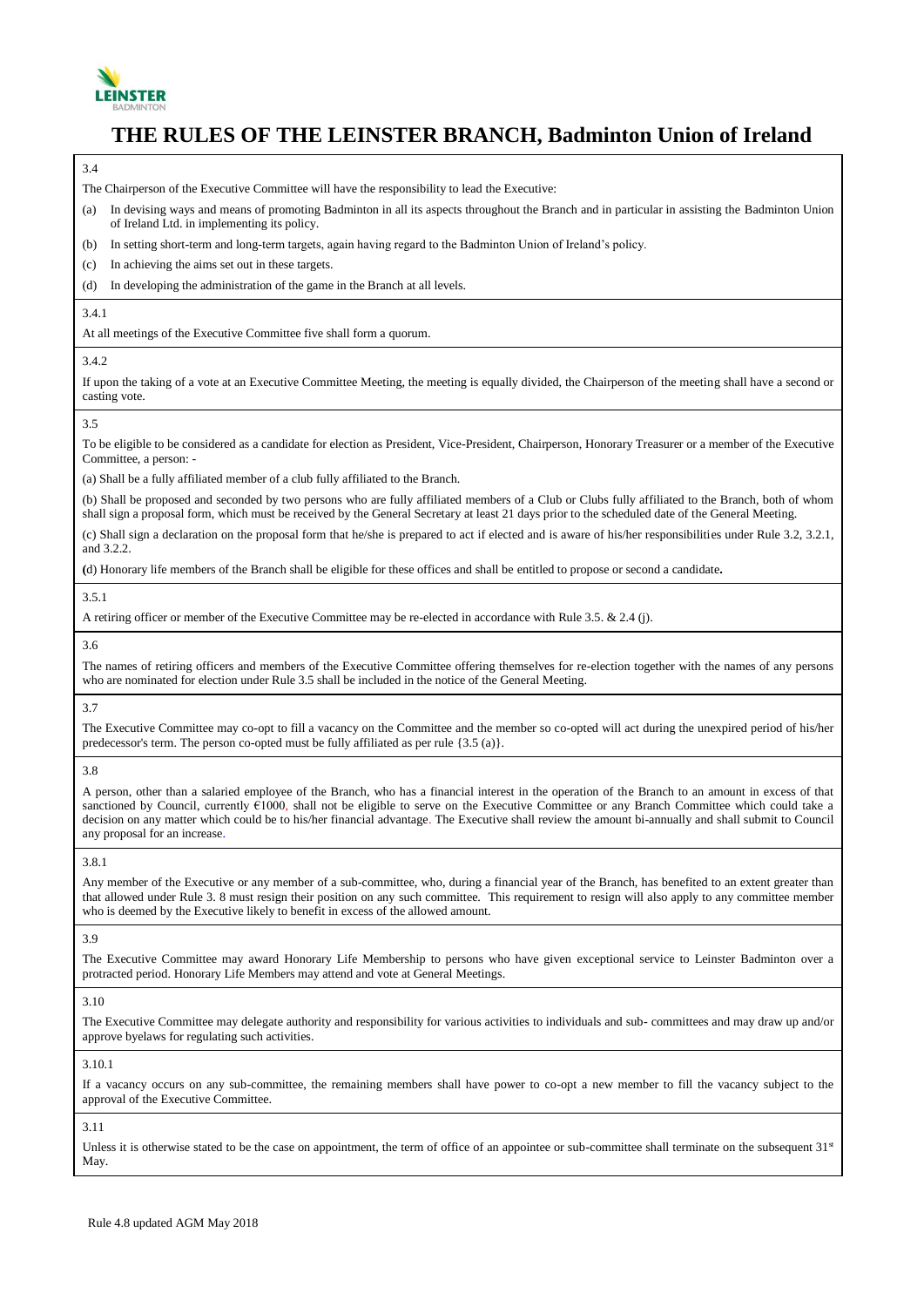

#### 3.11.1

Subsequent to the General Meeting in each year the Executive Committee shall appoint persons or sub-committees to take office on 1<sup>st</sup> *August*, so that continuity of operations is assured.

#### 3.11.2

The Executive Committee may appoint Assistant Honorary Treasurers and delegate to them such powers and duties, as it may consider desirable.

#### 3.13

The General Secretary shall give seven clear days notice of each meeting of the Executive Committee and shall notify each member of the Committee individually in writing, indicating the business of the meeting, provided that in the case of urgency, the term of notice may be abridged.

#### 3.14

Members of the Executive Committee shall be entitled to free admission to all matches and tournaments played within the area of the Branch and under the auspices of the Branch.

#### **4. FINANCE**

## 4.1

The Financial Year of the Branch shall end on 31<sup>st</sup> December.

## 4.2

It shall be the responsibility of the Honorary Treasurer to ensure that all monies received are lodged to the credit of the Branch with its Bankers for the time being.

## 4.3

Cheques drawn on the account of the Branch, whether the said account is overdrawn or otherwise, shall be signed by any two of three persons authorised by the Executive Committee.

#### 4.4

The Honorary Treasurer, at his/her discretion, may make disbursements by cash provided always that any one disbursement shall not exceed the amount currently agreed by the Executive Committee.

4.5

As soon as possible after 31st December each year the Honorary Treasurer shall prepare for approval by the Executive :

(a) The Income and Expenditure account for the financial year ending 31st December and Balance Sheet as at that date for audit.

(b) An Estimate of Income and Expenditure under such heads of responsibility as are appropriate, for the following financial year.

(c) An estimate of Capital Expenditure for the following financial year.

(d) A Balance Sheet showing the position at the end of the following financial year on giving effect to the estimates in (b) and (c).

#### 4.6

As soon as possible after 31st December and not later than the following 31<sup>st</sup> January each sub-committee shall provide the Honorary Treasurer with a financial report of their activities for the preceding year.

#### 4.6.1

To enable him/her to complete the estimates of Income and Expenditure and Capital Expenditure the Honorary Treasurer shall have power to call on the various officials, committees and sub-committees of the Branch after 1st January each year, and each such official, Committee or Sub-Committee shall submit its figures to the Honorary Treasurer not later than 31<sup>st</sup> January.

4.7

The Honorary Treasurer shall send the estimate of Income and Expenditure, the estimate of Capital Expenditure and the Balance Sheet for the following financial year together with a copy of the accounts for the previous financial year, to the members of the Executive Committee by 1st February each year.

## 4.7.1

The Executive Committee shall meet in February each year and discuss the Honorary Treasurer's estimates in respect of the following financial year.

4.72

The Executive Committee shall sanction, or modify and sanction, the figures shown under the various heads of responsibility, and may defer sanction of figures, pending enquiry, until a subsequent meeting.

#### 4.8

When the Executive Committee has sanctioned expenditure under a head of responsibility, this sanction shall entitle the Honorary Treasurer to make payments up to such total without further reference to the Executive Committee. The Executive Committee shall not sanction capital payments greater than €50000 without prior approval by Council.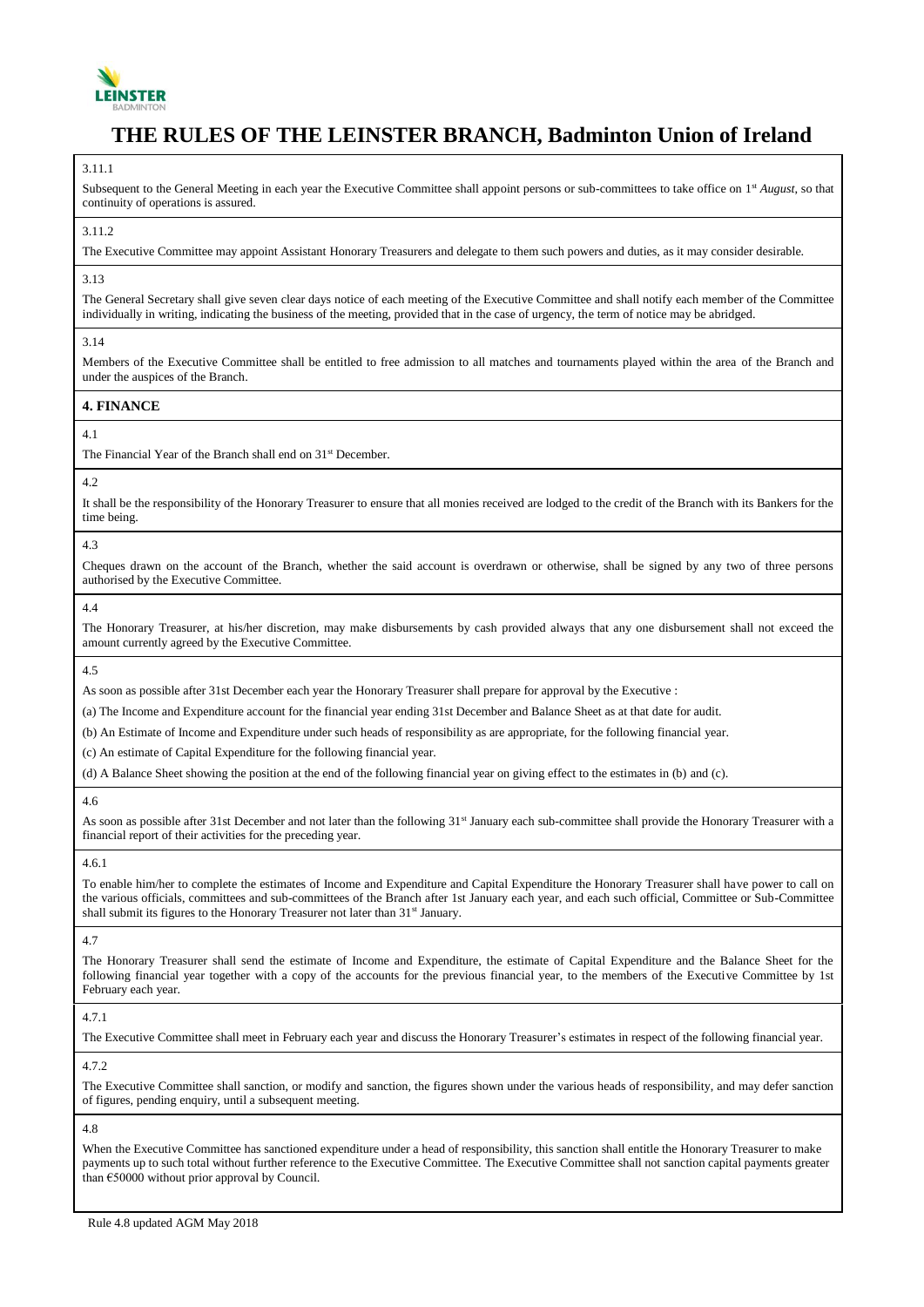

#### 4.8.1

The Honorary Treasurer shall monitor the progressive total of payments under each head of responsibility so that he/she may issue timely warning to those responsible.

#### 4.8.2

At any time the Honorary Treasurer may bring a request for supplementary sanction under any head of responsibility before the Executive Committee.

## *4.8.3*

The Hon Treasurer shall be entitled to make disbursements up to an amount agreed annually by the Executive. He/she may also make emergency disbursements above that amount with the agreement of the Chairperson.

4.8.4

Cheques, direct debits, credit transfers and standing orders in excess of  $\epsilon$ 1000 must be signed by two of three signatories designated by the Executive. These shall normally be the Chairperson, Honorary Treasurer and General Secretary.

## 4.9

The Notice calling the General Meeting shall be accompanied by: -

(a) Income and Expenditure account for the previous financial year. These accounts shall be externally audited and made available to the Revenue Commissioners on request.

(b) Balance Sheet compiled as at the said year-end. The said Income and Expenditure Account and Balance Sheet shall be signed by the Honorary Treasurer and bear the certificate of the Auditor.

## **5. TRUSTEES**

## 5.1

The Executive Committee shall have power to appoint not less than two and not more than four persons to act as Trustees for and on behalf of the Branch.

## 5.1.1

Any person so appointed as a Trustee shall hold office until death, resignation, or removal by a resolution of the Executive Committee.

#### 5.2

The Trustees shall have, and shall be deemed always to have had, power to purchase, sell, take on lease or make leases or letting of any real or leasehold property on behalf of the Branch and shall hold and deal with all such property for such purposes as the Executive Committee may from time to time direct.

#### 5.2.1

In particular the Trustees shall have, and shall be deemed always to have had, power to purchase property inter alia by way of taking a mortgage thereon of up to 100% of the Purchase Price.

#### 5.3

The Trustees may from time to time borrow such monies as the Executive Committee may deem necessary and for the purpose of securing repayment thereof, the Trustees, or any one of them designated by a resolution of the Executive Committee, may deposit the title deeds of any property held by them as such Trustees, or such other securities as the said Committee may direct, as continuing and collateral security for the present and future obligations of the Branch for whatever purposes incurred.

### 5.4

Upon the death, resignation or removal of a Trustee, the Executive Committee may appoint another person to act in the place or stead of the Trustee so dying, resigning or being removed.

## 5.5

The Trustees shall be included in the circulation of minutes of Executive Committee meetings and accompanying documentation.

## 5.6

The Trustees should bring any concerns they may have about the conduct of Branch business to the attention of the Executive. In the event that such concerns are not being addressed by the Executive, they shall have special power to convene an Extraordinary General Meeting of Council.

*5.7* An entry in the Minutes records kept by the General Secretary shall be conclusive evidence of: -

(a) The appointment, resignation or removal of a Trustee or Trustees.

(b) All directions at any time given to the Trustees by the Executive Committee in pursuance of the powers hereinbefore given to such Committee.

## *5.8*

The Branch shall indemnify the Trustees against any losses or expenses they may properly incur in connection with Branch business.

## **6. AFFILIATION**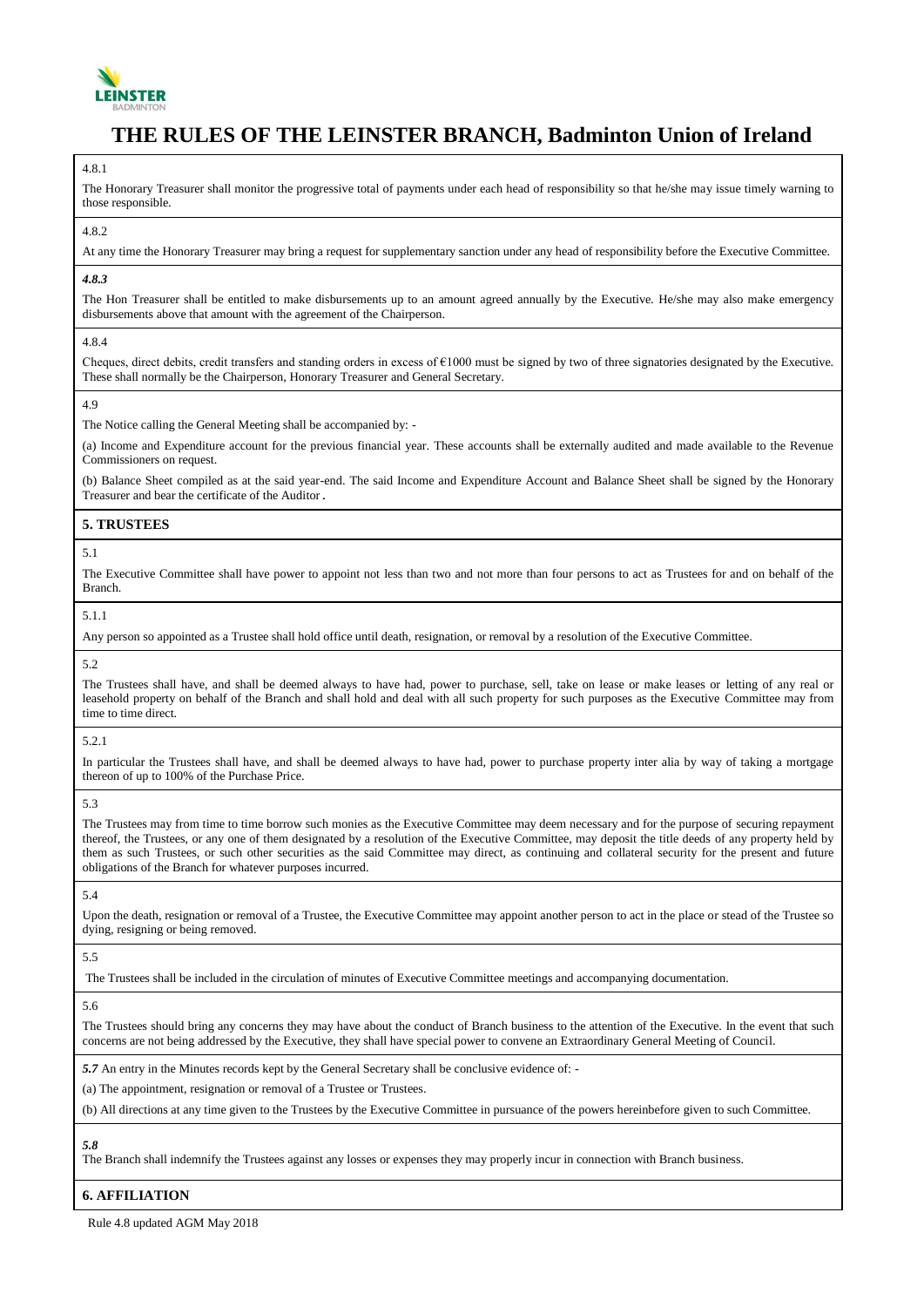

The Badminton World Federation (BWF) is the body recognised universally as governing badminton and legislating for it. The Badminton Union of Ireland Ltd. is a member of the BWF and the Leinster Branch is a constituent part of the B.U.I. The Branch's Rules are designed to accomplish the affiliation through Clubs or directly of all Badminton players in its area.

6.1.1

Fully affiliated members of a fully affiliated club will be deemed to be affiliated to the Badminton Union of Ireland Ltd. and to the Branch.

## 6.1.2

A club may become a member only if it comprises of eight or more members with at least three elected club officers (President or Chairperson, Secretary and Treasurer) together with a club Children's Officer if a club has a member or members below the age of 18 years.

## 6.1.3

Every affiliated Club shall comply with the Laws and Rules of the Badminton World Federation, the Rules of the Badminton Union of Ireland Ltd. and the Rules of the Leinster Branch Badminton Union of Ireland.

6.2

A Club which has Juveniles below the age of 18 on 31st December in any season, and which is correctly affiliated to the Leinster Branch, may affiliate these Juveniles at a reduced affiliation fee.

## 6.3

The Executive shall review affiliation fees on an annual basis. Any proposed changes must be approved at the next AGM.

## 6.3.1

Approval of any proposed increase must be supported by a simple majority of votes cast by Council members present and entitled to vote. See Rule 2.1, 2.13 and 2.13.1.

## 6.4

Such fees should be paid to the Badminton Union of Ireland before a date fixed by Badminton Union of Ireland Ltd.

6.5

No player shall be obliged to pay more than one affiliation fee by reason of membership of more than one club.

6.6

Each affiliated Club shall furnish to the appropriate official of the Badminton Union of Ireland Ltd./Branch or County Association to which it is affiliated on or before a named date in each season, a return setting out: -

(a) The name, address and telephone number or numbers of the Hon. Secretary of the Club elected to hold office for the ensuing year.

(b) The names and addresses of all members of the Club in all categories, e.g., playing, non-playing, Juvenile etc.

(c) The address of the premises wherein the Club normally plays.

(d) The normal times of play of the Club.

## 6.6.1

A player who is not affiliated shall not be permitted to play in any competition organised by the Branch or by any County Association or by any affiliated Club or by any organisation authorised by the Branch.

## 6.7

A Club whose premises wherein the Club normally plays is situated in a County wherein the administration of the game is in the hands of a County Association shall pay such affiliation fees, as that County Association shall direct. Such fees will be in addition to those set by the Branch.

## 6.7.1

Clubs within a county may form a County Association by holding a meeting of Club Representatives and electing officers and a committee to run the Association.

6.7.2

Rules of the Association should be drawn up and approved by the Club representatives.

6.7.3

The above-mentioned rules must be submitted to the Branch Executive Committee for their approval. These rules should not conflict with Branch or Badminton Union of Ireland Ltd. Rules.

6.8

The Executive Committee shall have power to refuse to sanction the affiliation of any Club, or to suspend or terminate the affiliation of any Club.

<sup>6.1</sup>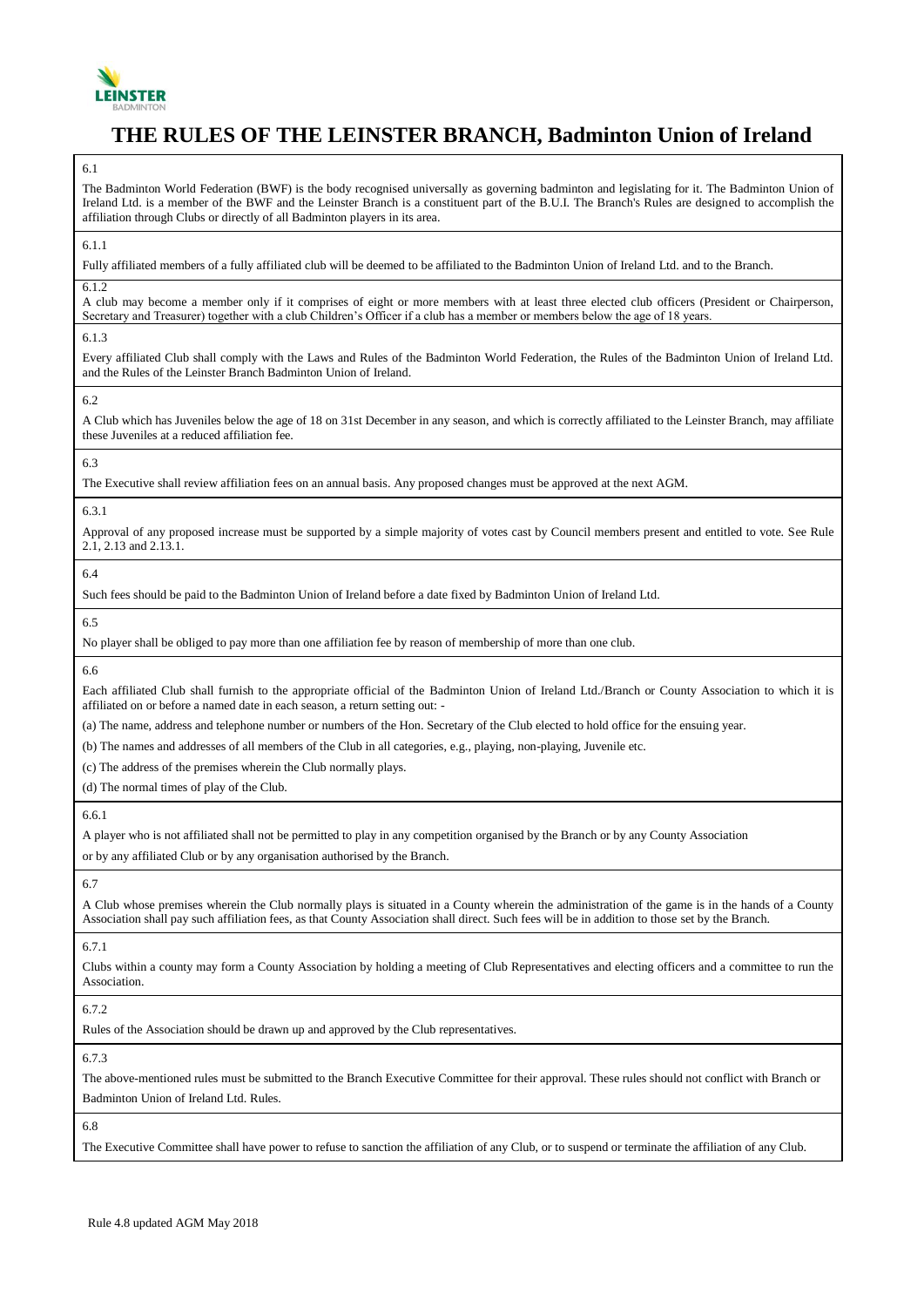

#### 6.9

The same powers will extend to County Associations in respect of Clubs within their jurisdiction and those powers will be deemed to exist even if it is not formally written into the Rules of the County Association.

#### 6.9.1

There will be a right of appeal to the Disciplinary Committee of the Branch for any Club that may consider that it is unjustly treated by the refusal of its County Association to affiliate it.

#### 6.10

On receipt of a complaint from an affiliated Club or County Association, or licensed organisation, that an affiliated member has neglected or refused to pay any monies due, either as subscription or entry fees for a tournament or otherwise due, and on receipt of satisfactory evidence that such sum is due and has been demanded, the Disciplinary Committee shall seek an explanation from the defaulting member.

#### 6.10.1

Failing the receipt of a satisfactory explanation or the receipt of monies due within a reasonable time the Executive Committee shall have power to suspend such person from being a member of an affiliated club and must notify the Badminton Union of Ireland and all Clubs affiliated within the Branch by circular sent to the Honorary Secretary of such affiliated clubs of the suspension of the member.

#### 6.10.2

No affiliated club shall allow a suspended person to become a member while he or she remains suspended.

#### 6.11

On first affiliation each Club shall be supplied with a copy of these Rules and shall be bound thereby.

#### **7. RULES**

7.1

The Rules of the Branch may be altered by a Resolution or Resolutions of a General Meeting or a special General Meeting, provided that when it is proposed that an alteration be made at a General Meeting other than a Special General Meeting the requirements of Rule 7.1.2 have been complied with. No addition, alterations or amendments shall be made to the Rules of the Branch for the time being in force unless the same have been previously submitted to and approved in writing by the Revenue Commissioners.

#### 7.1.1

Any proposed alteration or amendment thereto, shall not be passed unless supported by at least two-thirds of the recorded votes of members of the Council present, including the substitutes of Club representatives. (See Rule 2.13, 2.13.1).

#### 7.1.2

Any proposed alteration of the Rules, together with the name of proposer and seconder, must reach the General Secretary of the Branch six weeks before the date of the General Meeting.

#### 7.1.3

The General Secretary shall forward details of any proposed alterations to all those entitled to vote as specified in Rule 2.1 with the notice of the relevant General Meeting.

#### 7.2

All disputes or enquiries arising in reference to the interpretation or observance of the Rules of the Branch or otherwise in relation to the game of badminton or any other matter arising there from within the area of the Branch, shall be referred to the Executive Committee for decision.

## 7.2.1

An appeal may be taken from the said Committee to the Council.

#### **8. BRANCH COLOURS AND BADGES**

8.1

The colours of the Branch shall be dark green and gold.

8.2

A badge that shall be a shield, with a dark green background bearing a harp in gold, and the inscription L.B.B.U.I. SENIOR may be awarded to those who have played for the Branch in a Senior official Representative Match**.**

8.3

Similar badges bearing suitable inscriptions, e.g., L.B.B.U.I. JUNIOR, etc. may be awarded to those who played for the Branch in other official Representative matches.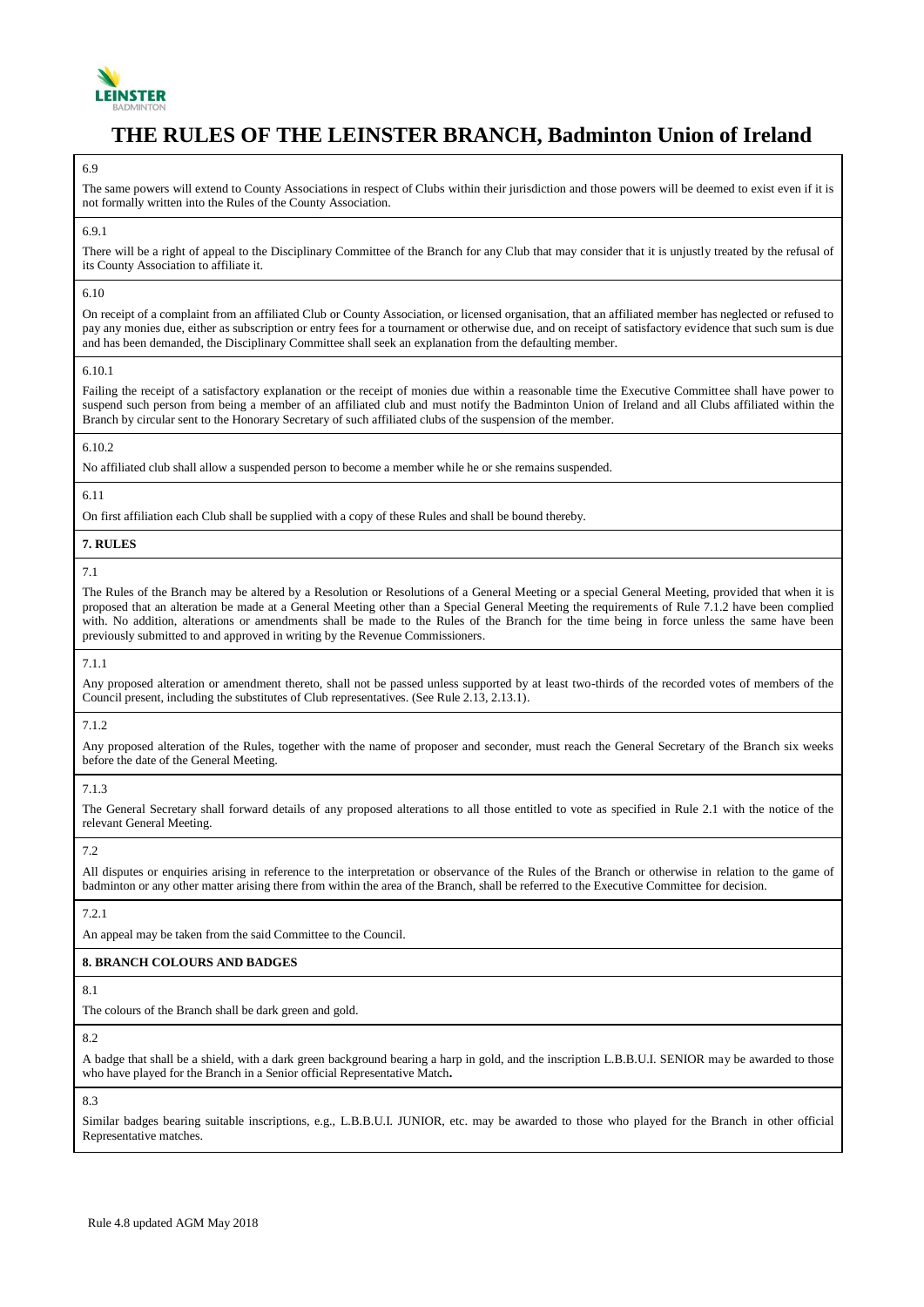

#### 8.4

The President shall be entitled to wear a blazer with a badge carrying on it the inscription "L.B.B.U.I." above the Harp and "President" below it. Past Presidents may also wear a similar blazer showing the years of office.

#### **9. DISCIPLINARY**

#### 9.1

The Executive Committee shall have the power to appoint a Disciplinary Committee as required which shall have the power to suspend the affiliation of any member affiliated to the Branch whose conduct has been found to be prejudicial to the interest of the Branch or the game of Badminton or who has not complied with the Rules of the Branch.

## 9.1.1

The said suspension shall operate to suspend all the rights and privileges normally attaching to such affiliation including suspension from all competitive and representative badminton and the holding of any office or membership of any Sub-Committee.

## $9.1.2$

This power of suspension may also be applied against any club, league or County Association.

## 9.1.3

The Disciplinary Committee shall also have the power to impose such other penalties as it may think just which may include reprimand, fine, and exclusion.

#### 9.1.4

These powers shall be exercised under the existing procedures on disciplinary matters adopted by the Branch.

9.2

A reprimand may be verbal or written.

9.3

Exclusion shall mean prohibition from taking part in all or specified competitions run by the Branch.

#### 9.4

Suspension shall mean withdrawal for a definite period of the rights and privileges attaching to affiliation.

9.5

There shall be a right of appeal from the decision of the Disciplinary Committee to an Appeals Committee appointed by the Executive Committee

9.5.1

An Appeals Committee shall operate in accordance with the Guidelines for Appeals Committees, a copy of which is available in the Branch office.

9.5.2

A right of final appeal, in respect to decisions from the Appeals Committee relating to the International Laws of Badminton or National Rules and Codes of Conduct, may be made to Badminton Union of Ireland Ltd.

9.5.3

Any suspension or penalty shall not come into force until a ruling is made on the appeal unless there are circumstances where there would be danger of further serious offence or damage to other members or to the Branch.

9.6

The Executive Committee shall have the power to impose a penalty on any member, player, club, league, county association that does not comply with the rules and regulations of any authorised Branch competition.

9.6.1

These penalties shall include reprimand, fine, and exclusion.

9.7

The Branch shall notify forthwith the Badminton Union of Ireland Ltd. in writing of any disciplinary action whatsoever taken against any member or club

**10. GENERAL**